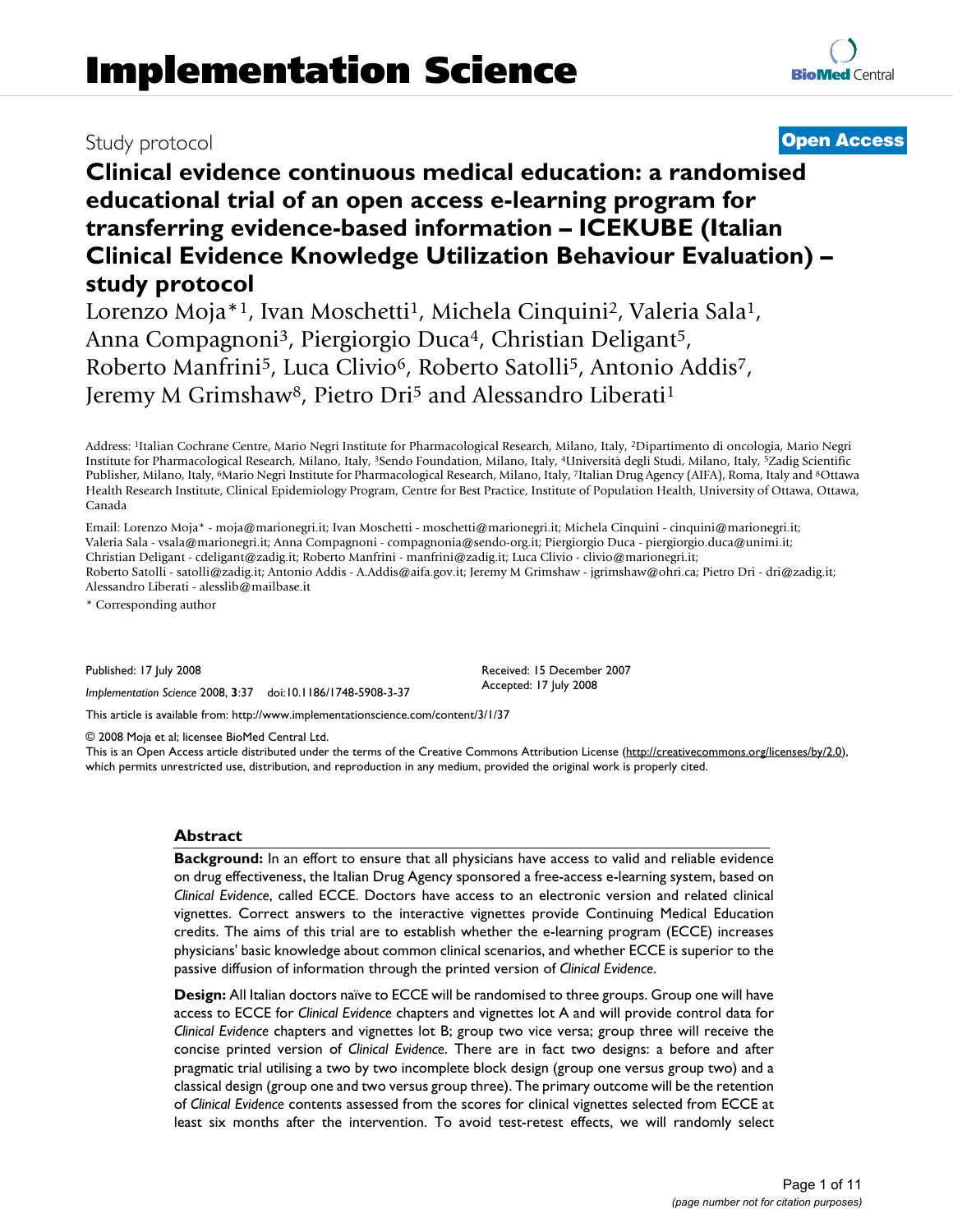vignettes out of lot A and lot B, avoiding repetitions. In order to preserve the comparability of lots, we will select vignettes with similar, optimal psychometric characteristics.

**Trial registration:** ISRCTN27453314

# **Background**

#### *Continuing Medical Education for health professionals*

In the last decade many countries have legislated within their health systems the revalidation and recertification of medical practitioners [1]. Two principles underlie Continuing Medical Education (CME): professional development is a process of lifelong learning in practice, and professionals must be able to demonstrate they are clinically competent in certain roles. Many countries are facing the challenge of building a formal, sustainable assessment of skills through education programs, accredited providers, acquisition of credit points, and voluntary or mandatory regulation[1]. Although it has been claimed that CME should also include managerial, psychosocial and communication skills to reflect the multidisciplinary context of patient care[2], usually professional development is mainly based principally on advanced clinical subjects. Traditional knowledge transfer formats employ live interactive classes supported by paper-based text and graphic materials; online learning is increasing popular, supported by screen-based text and graphics with different levels of interactivity.

## *CME in Italy*

A compulsory system of CME was introduced in Italy for all health professionals in 1998. During the five-year cycle from 2002 to 2006, health professionals have been required to earn a total of 150 credits [3]. A national education committee defines the educational standards, accredits educational events, and sets the number of credits earned. A credit involves one hours' learning, *i.e*., one hour of education is worth one credit, but there is a weighting towards activities that present evidence-based (EB) information and are free of commercial interests. The traditional form of acquiring CME credits is to attend lectures and conferences; it is more rare for doctors to be exposed to small group interactive events. Between 2004 and 2005, the committee approved and evaluated the provision of distant learning programmes: 136,208 health professionals (46,952 doctors, 34%) earned 737,603 credits, a result welcomed as a large success [4].

#### *Dissemination of independent information in Italy*

In an effort to ensure that all physicians have open access to valid and reliable evidence on drug effectiveness and safety, the Italian Drug Agency (AIFA) launched a program to disseminate independent, unbiased information. The agency did this by translating into Italian *Clinical Evidence*, a compendium of the best available evidence on treating a wide range of common conditions (Figure 1), and freely distributing it. By 2006, the fourth Italian edition (based on *Clinical Evidence*, Vol. 14) had been published. The online version is freely available to all practicing 248,000 doctors, and 47,000 general practitioners (GPs) receive also a free copy of the concise version of the book.

Interest in EB health care is growing in Italy, although its impact upon clinical practice is still not clear. In 1999, the first pilot free distribution of 50,000 copies of *Clinical Evidence* was assessed through a survey exploring doctors' judgement of its validity, relevance, and usability. The findings indicated that the compendium had been wellreceived, and confirmed doctors' preference for problemdriven information and the key role of strong endorsement from health authorities for its implementation [5].

*Clinical Evidence* (http://www.clinicalevidence.com/) has specific features that make it different

from traditional textbooks and practice guidelines[30]:

- its contents are driven by practical questions rather than by the availability of evidence
- it aims not to make recommendations but to inform on the best available evidence
- it highlights rather than hides gaps in research evidence
- it is continuously updated.

According to its website, *Clinical Evidence* "describes the best available evidence from systematic reviews, RCTs [randomized controlled trials], and observational studies where appropriate, and if there is no good evidence it says so."

## Figure 1 **Clinical Evidence.**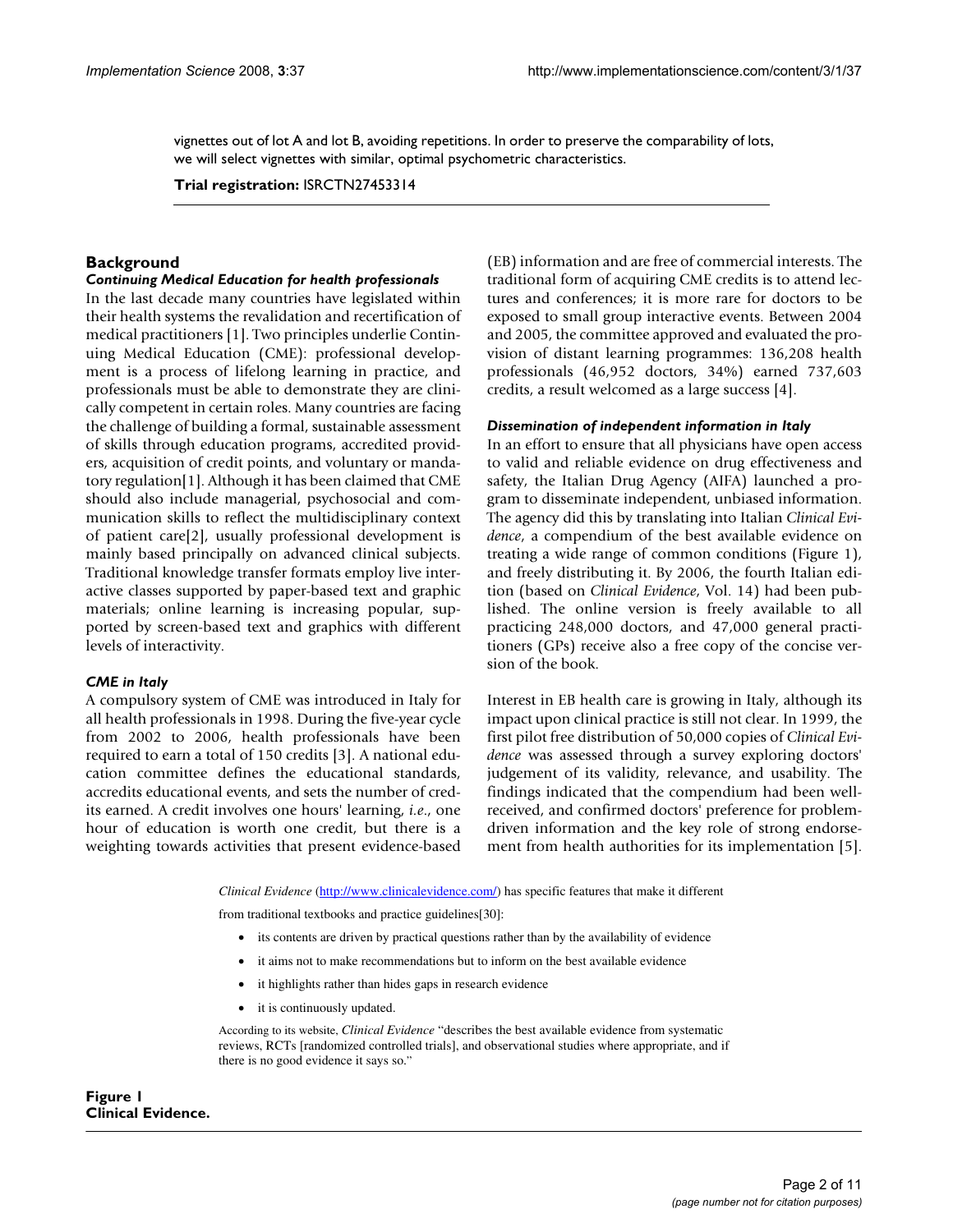However, another survey funded by the Smith Kline Foundation showed that Italian GPs were satisfied with the information provided by pharmaceutical sales representatives, who they considered complete and sufficiently reliable [6].

In order to make certain it was worth the expense of disseminating *Clinical Evidence* and to speed up the diffusion of EBM, AIFA sponsored a free-access e-learning system, based on *Clinical Evidence*, called ECCE (the Italian acronym for Continuing Education Clinical Evidence). ECCE became accessible to all physicians in March 2005 after a pilot period. The results of the first year of use (until February 2006) are reported in detail elsewhere and summarised in Figure 2[7].

#### *The potential role of e-learning from transferring information to modifying clinical practice*

Several conceptual models have been developed for assessing knowledge and competence. A popular one proposed by Miller identifies four stages of development: 'knows, knows how, shows how, and does' that are the essential facets of clinical competence [8]. An individual progresses through cognitive and behavioural steps, from acquiring knowledge to performing a task in practice. Miller's theory assumes that competence predicts performance. Other proposed models consider other influences on a doctor's performance [9], including systemrelated factors (government incentives, guidelines) and individual-related ones (patient's expectation, relationship with peers) with increasing levels of complexity.

For the purposes of this trial we will adopt Miller's simpler model. The stages of development have been slightly changed to better reflect the different components and skills targeted by educational interventions focusing on EBM: 1) factual knowledge or basic learning: knowing the benefits and risks of different interventions (*e.g*., in patients with unstable angina, aspirin is beneficial); 2) deep learning or competence: posing structured clinical questions considering patients, treatment, comparison, and outcomes and understanding quantitative aspects (relative or absolute risk reduction, number needed to treat); 3) point-of-care ability or performance: the incorporation of EB information into practice, with the adoption of proven treatments and interventions that can potentially improve patients' health. The modified EBM Miller's model is shown in Figure 3.

ECCE is thought to directly affect superficial learning (ability to reproduce facts) and, with decreasing impact, deep learning (ability to apply concepts and skills in the workplace) [10]. ECCE's impact on clinical behaviour and patients' outcomes is less straightforward: we prefer to adopt a conservative framework considering phases that necessarily follow one another [11]. Therefore, in this study we want first and foremost to show an improvement in physicians' knowledge, which may or may not affect competence and, finally, on behaviours and patients' outcomes.

#### *Aim of the study*

This trial will test the effectiveness of ECCE e-learning program for transferring EB information to medical doctors after a median of three months of ECCE usage, and reten-

|                                                                                                                                                                                                                                  | Use            | Opinion                                                                   | Yes            |
|----------------------------------------------------------------------------------------------------------------------------------------------------------------------------------------------------------------------------------|----------------|---------------------------------------------------------------------------|----------------|
|                                                                                                                                                                                                                                  |                | Are ECCE vignettes:                                                       | $\%$ (n)       |
| Total physicians registered*                                                                                                                                                                                                     | 19 340         | Relevant*                                                                 | 93.6 (232 994) |
| Users logged in                                                                                                                                                                                                                  | 18 003 (93.1%) | Appropriate for educational                                               | 95.8 (232 994) |
|                                                                                                                                                                                                                                  |                | purposes*                                                                 |                |
| Clinical vignettes                                                                                                                                                                                                               |                | Free of commercial interests*                                             | 84.5 (232 994) |
| - Undertaken                                                                                                                                                                                                                     | 244 624        | Easy to use*                                                              | 92.9 (150 231) |
| - Successfully                                                                                                                                                                                                                   | 215 412        | Have you got new information?                                             | 76.0 (152 965) |
| completed                                                                                                                                                                                                                        | $(88.1\%)$     |                                                                           |                |
| - At first attempt                                                                                                                                                                                                               | 170 969        |                                                                           |                |
|                                                                                                                                                                                                                                  | $(69.9\%)$     | Do you intend to use this information 93.3 (155 080)<br>in your practice? |                |
| Total CME credits provided                                                                                                                                                                                                       | 292 058        |                                                                           |                |
| *Registered at 28 February 2006;                                                                                                                                                                                                 |                |                                                                           |                |
| $\mathbf{v}$ , and the set of the set of the set of the set of the set of the set of the set of the set of the set of the set of the set of the set of the set of the set of the set of the set of the set of the set of the set |                |                                                                           |                |

Users logged in: at least one case attempted

Total physicians in practice: 248 000; general practitioners: 47 000.

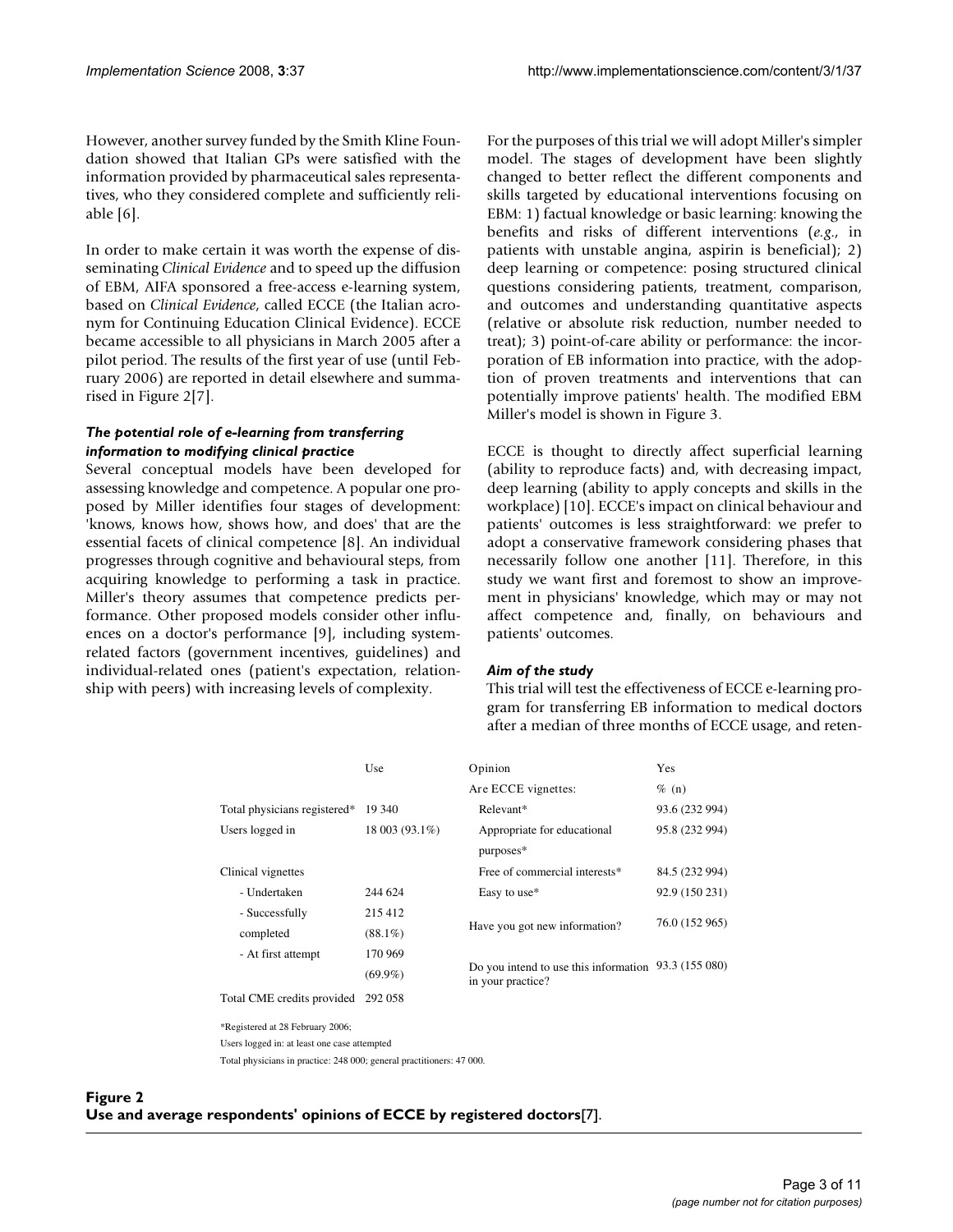

#### Miller's model modified to consider different step **Figure 3** s of knowledge, competence and performance of EBM **Miller's model modified to consider different steps of knowledge, competence and performance of EBM**. In this model, the learning ability of ECCE decreases from knowledge to performance (in yellow).

tion of the information after a median period of six months. The main hypotheses to be tested are: 1) Does an e-learning CME program based on *Clinical Evidence* and clinical vignettes (ECCE) increase physicians' basic knowledge about epidemiology, therapy, prognosis, and risk factors in a clinical scenario? 2) Do physicians retain the knowledge from the ECCE for more than six months? 3) Is this educational intervention superior to the passive diffusion of information through the printed version of *Clinical Evidence*?

The secondary hypotheses are: Does ECCE modify physicians' attitudes to EB behaviours in a simulated realistic clinical scenario?

## **Methods**

## *ECCE: An E-learning CME Program*

ECCE is an e-learning CME tool that uses interactive clinical vignettes based on chapters in *Clinical Evidence* and a predefined sequence of questions. ECCE has four components: 1) the *Clinical Evidence* chapter (*e.g*., headache, chronic tension-type); 2) a clinical vignette from the *Clinical Evidence* chapter that presents a plausible medical scenario (*e.g*., Margaret says to her family doctor: "This time I didn't come for me, but to talk about Rachel, my 25-yearold daughter....); 3) questions addressing the recall of *Clinical Evidence* facts or their application to the medical scenario, from which the doctor is to select the correct answer; 4) the potential answers (*e.g*., a list of potential efficacy descriptors for a therapeutic regimen relevant to the theme); and 5) instructions on what to do (*e.g*., "more than one answer may be correct").

Figure 4 gives an example of a vignette from ECCE. The response option includes one or more correct answers for each question, and other reasonably plausible but incorrect response as distractors.

Vignettes are intended to replicate real-life circumstances as seen by an ordinary GP in everyday practice. Whilst GPs are the primary target of ECCE, many vignettes are also relevant to specialists. Each vignette has a narrative with events and clinical details presented in chronological order: the history evolves with new information from diagnostic tests or additional information reported by the patient. All vignettes use news media techniques, sometimes with fictional or interactive elements (*e.g*., mystery fiction, the possibility to order tests and obtain results in real time, test appropriateness and cost). Users solve the single steps though a question and answer decision system. They gain credits upon completing all steps where they reach a score of 80% or more of the total. Vignettes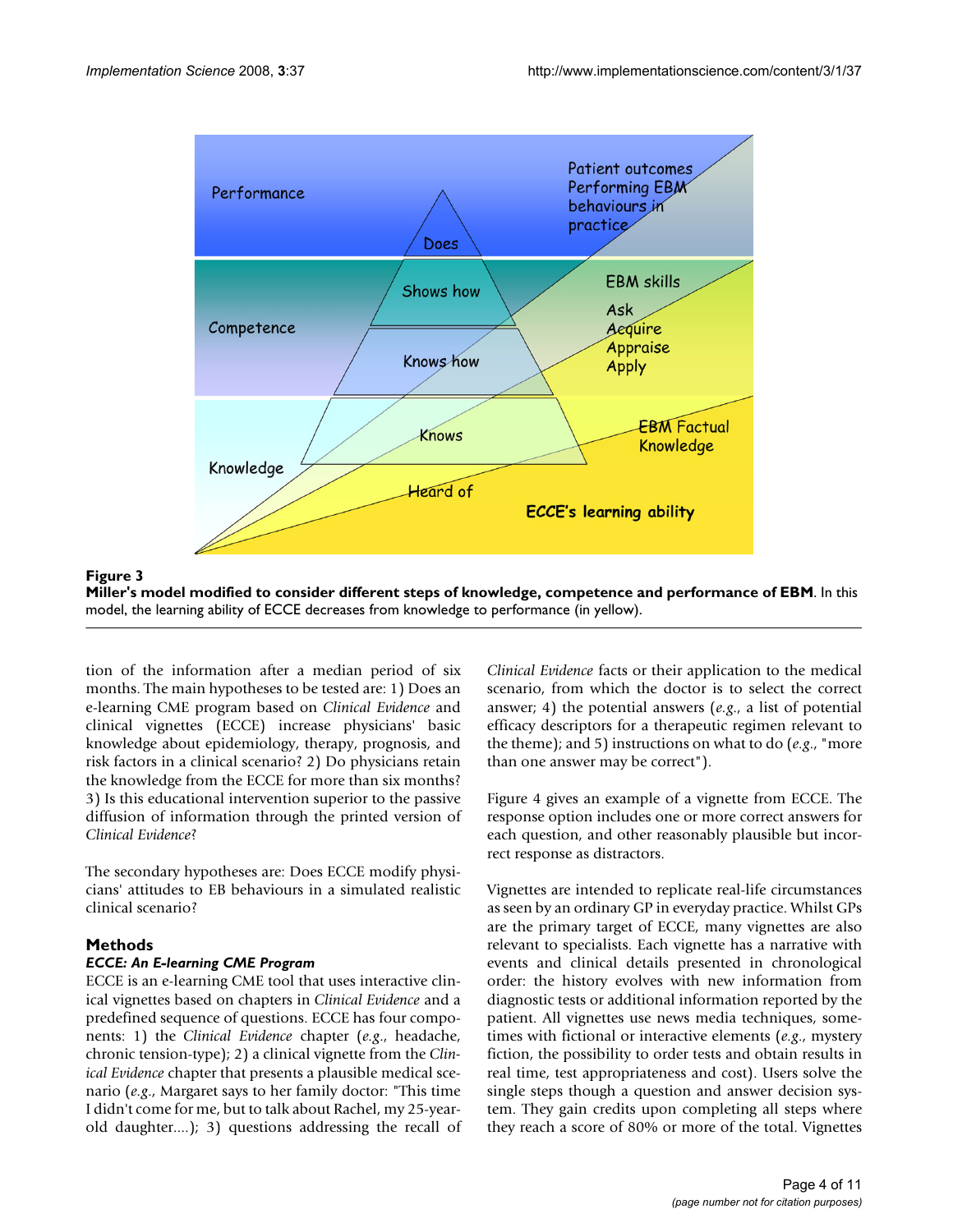Margaret says to her family doctor: "This time I didn't come for me, but to talk about Rachel, my 25-year-old daughter. As you probably remember, she got married last year; unfortunately, she doesn't seem to get along well with her husband... Anyway, the other day she told me that in the past few months she has often suffered from headache; I'm quite worried about that, you know what I have been through..." The doctor remembers very well that many years before Margaret, one of his first patients, was always complaining about her headache, a pain that tormented her all the time and was not relieved by analgesics. He tells Margaret to come back with her daughter. After a few days the two women are in the doctor's office. Rachel says: "This headache is killing me. I have it every day now, sometimes with nausea. And I don't want to take analgesics anymore, they don't do me any good". She describes her pain as a bilateral tight, "bandlike" discomfort: "My head feels as if it is in a vice. Following the advice of a friend of mine I have also tried to take some drops of a benzodiazepine; but the headache didn't go away, and I felt drowsy and light-headed". Rachel looks very pale, tired and tense. Examining her the doctor doesn't find anything abnormal; he suspects a chronic tension-type headache, and prescribes a battery of blood tests.

According to the studies identified by Clinical Evidence, in Rachel's case benzodiazepines:

- may be very effective, but only in the short term
- may be effective, but only in the long term
- benzodiazepines may be useful only in people with very severe headache
- may induce a modest short term improvement, but are often associated with adverse effects
- are contraindicated

Answer: may induce a modest short-term improvement, but are often associated with adverse effects.

## **Figure 4**

**Example of an ECCE vignette.** We present the first step of the headache (chronic tension-type) vignette and related questions. The vignette was developed from Headache (chronic tension-type), Clinical Evidence.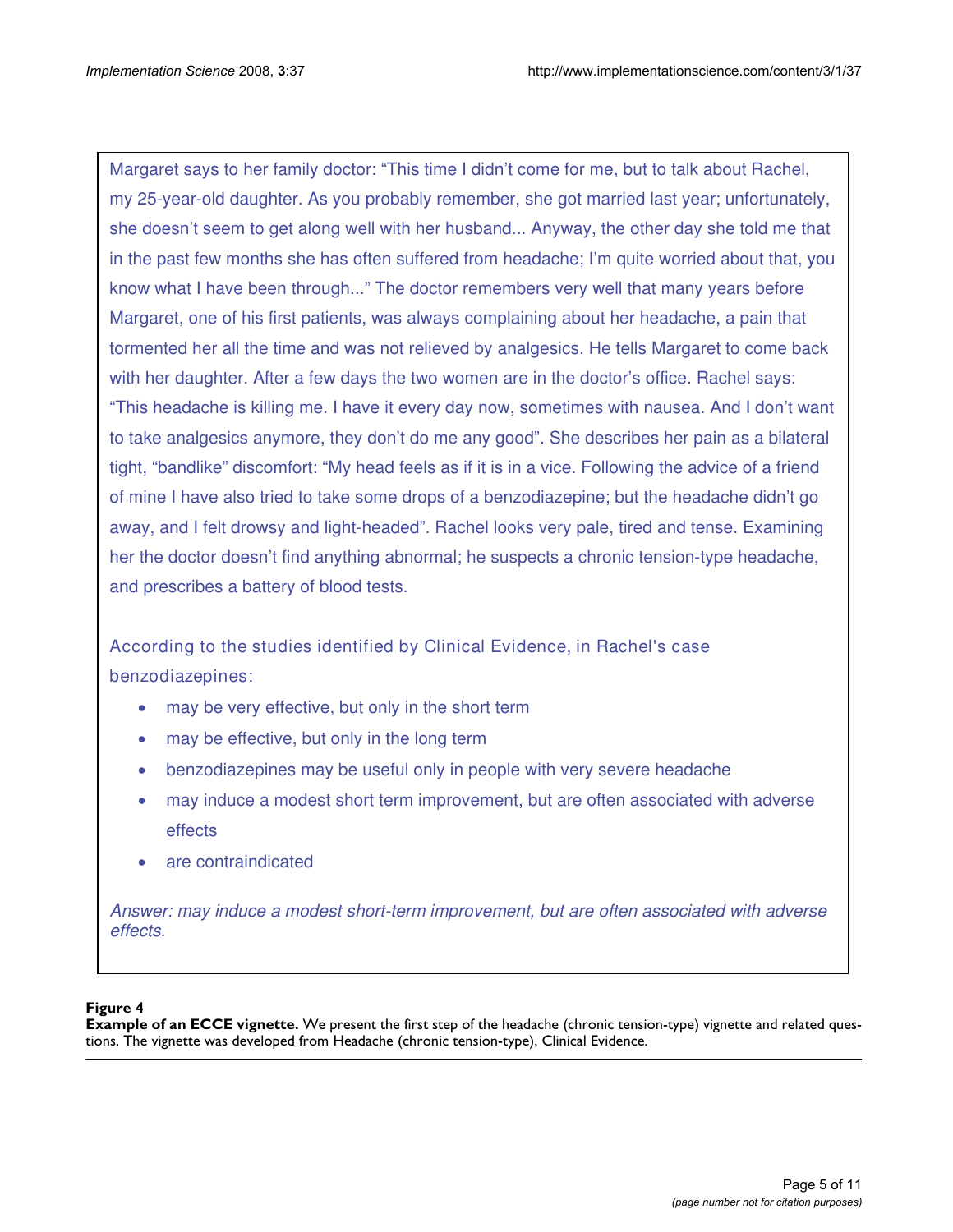provide one or two credits depending on the number of questions. Users are required to finish the vignette started regardless of the score reached. If a user fails, the vignette is then not used again for 24 hours. In 2005, we posted 120 vignettes, and in 2006, 52 new ones.

Both clinical vignettes and related questions will be carefully planned against *Clinical Evidence* chapters by ECCE authors who are all specialised medical practitioners. Standardised guidelines will be developed by the ECCE editors to help authors. Author guidelines will consider system rules (*i.e*., each question has five multiple-choice answers), writing style (avoid misleading constructs such as double negatives), medical style (avoid excessive technical jargon, such as *rigor nucalis*) and provide an example framework. Each vignette will be revised by two editors to ensure it is appropriate for the *Clinical Evidence* chapter tested. All vignettes will be copy-edited to high editorial standards. Although this would be a highly standardised process, a skilled clinical vignette writer is essential for valid assessment of doctors' abilities and competencies [12].

ECCE has all the standard advantages of e-learning. Users select what and when they want to learn, and at what pace. The system is easy to use and works with basic computer requirements (*e.g*., low speed connection). The contents of *Clinical Evidence* can be read on-screen or printed and interactively managed along the steps of each vignette. The system tracks learning content and the learner's progress.

## *Study design*

This is a before and after pragmatic randomised controlled trial utilising a two-by-two incomplete block design. When evaluating educational interventions aimed at improving clinical practice, a number of non-specific effects may influence estimates of the effect of an intervention, grouped together under the term Hawthorne effect [13-17]. These include positive attention effects, caused by participants knowing that they are the subject of a study, but also negative and demotivating effects, caused by being allocated to a control rather than an intervention group. If these non-specific effects are imbalanced across study groups in a quality improvement trial, the estimates may be biased. Randomised controlled trials using balanced incomplete block designs should balance such nonspecific effects [13,15,17-20].

Because the Hawthorne effect may influence the outcome, this trial will adopt a two-by-two balanced incomplete block design in which subjects will be randomised into two groups. Group one will have access to ECCE for *Clinical Evidence* chapters and vignettes lot A and will provide control data for *Clinical Evidence* chapters and vignettes lot B. Group two will have access to ECCE for lot B and will provide control data for lot A. The design will be balanced because it ensures that all participants receive the same intensity of educational intervention and data collection, which should therefore balance any non-specific effects. The design will be incomplete because not all participants receive the complete education for all chapters and vignettes [14,17]. To check for a possible Hawthorne effect we will add a third control arm (classical design), with only a minimal intervention consisting of one of the elements of the complete intervention, namely the concise printed version of *Clinical Evidence* and access to the on-line full-text version. This group will not have access to the ECCE platform nor the clinical vignettes related to *Clinical Evidence*. The incomplete block design will answer

**Table 1: Designs, hypotheses per trial, and possibility of ensuring equal Hawthorne effect across the arms.**

| Trial comparison                                                                                                                 | Design    | Hypothesis                                                                                                                                                                                                                                                                                  | Hawthorne |
|----------------------------------------------------------------------------------------------------------------------------------|-----------|---------------------------------------------------------------------------------------------------------------------------------------------------------------------------------------------------------------------------------------------------------------------------------------------|-----------|
| Arm I vs. II Complete intervention on lot A. Using lot B<br>as control.                                                          | Block     | If the test scores related to lot A vignettes increase in<br>accordance with Clinical Evidence chapters A and there is no<br>change in test scores of B chapters, the intervention has a<br>genuine effect.                                                                                 | No.       |
| Arm II vs. I Complete intervention on lot B. Using lot A<br>as control.                                                          | Block     | If the test scores related to lot B vignettes increase in<br>accordance with Clinical Evidence chapters B and there is no<br>change in test scores of A chapters, the intervention has a<br>genuine effect.                                                                                 | No.       |
| Arm I vs. III Complete intervention for lot A (ECCE).<br>Minimal intervention on A-B chapters (Clinical Evidence)<br>(control).  | Classical | If the test scores related to A vignettes in the intervention arm<br>increase in accordance with the Clinical Evidence chapters A and<br>there is no change in the control arm the intervention (ECCE)<br>has a favourable effect, but without controlling for the<br>Hawthorne effect.     | Yes       |
| Arm II vs. III Complete intervention for lot B (ECCE).<br>Minimal intervention on A-B chapters (Clinical Evidence)<br>(control). | Classical | If the test scores related to lot B vignettes in the intervention<br>arm increase in accordance with the Clinical Evidence chapters B<br>and there is no change in the control arm the intervention<br>(ECCE) has a favourable effect, but without controlling for the<br>Hawthorne effect. | Yes.      |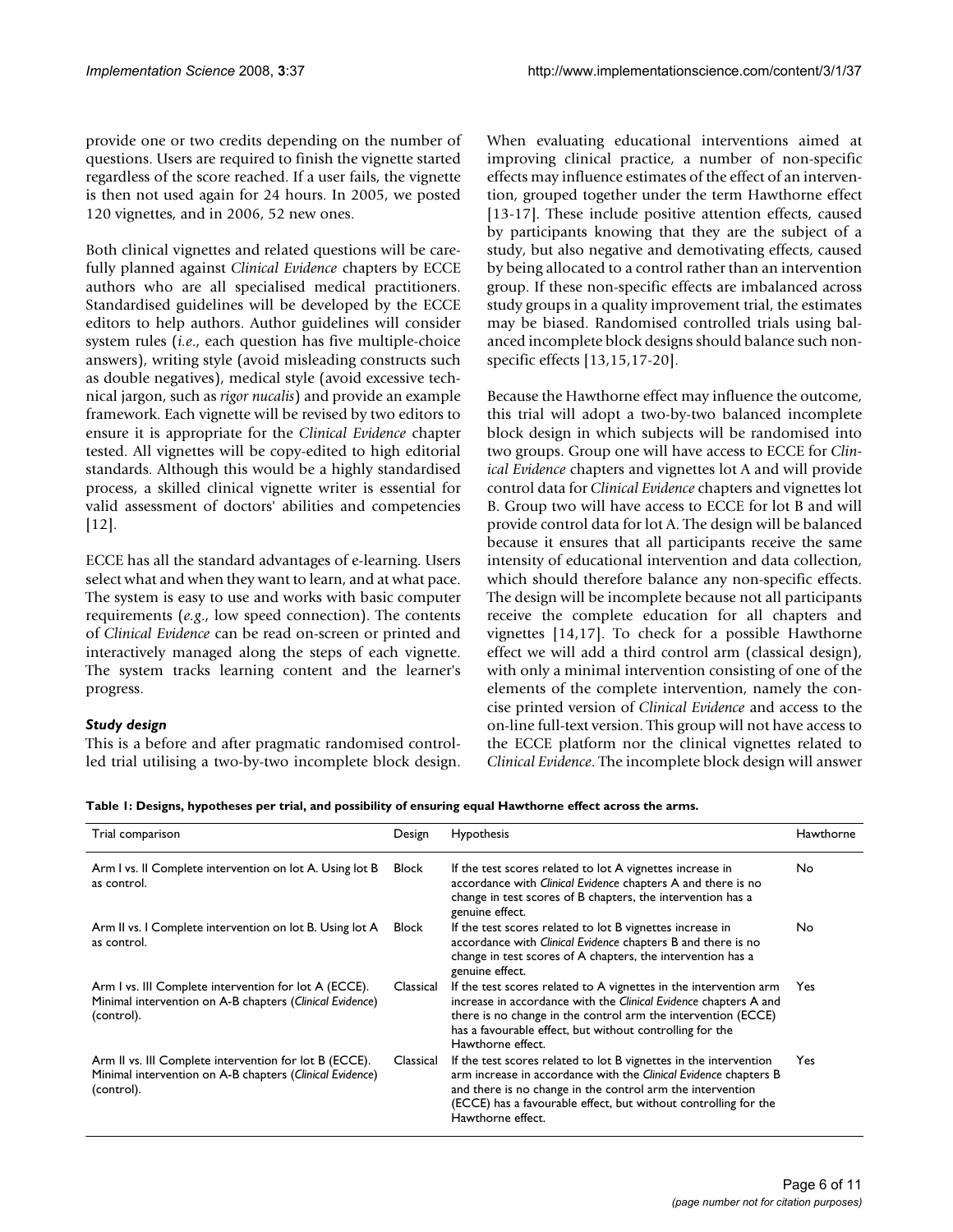the question "Does ECCE increase physicians' basic knowledge about EB information," while the classical design will answer the question "Is ECCE superior to the printed version of *Clinical Evidence."* Table 1 summarises the block and the classical designs.

#### *Equivalence of clinical vignettes*

We will develop two comparable lots of clinical vignettes focusing on different medical topics. In order to preserve comparability we will select vignettes with similar, optimal psychometric characteristics [21-23]. They will be ranked for the following psychometric properties: validity of users' judgement, content validity, internal consistency, and responsiveness.

To avoid contamination, we will make sure that the vignettes in lots A and B are different so that learning about the management of lot A conditions does not influence management of lot B conditions. For example, there may be contamination if lot A focuses on ischemic heart disease (and highlights the need to optimize diabetes control in diabetics) and lot B focuses on diabetes (and highlights the need to optimize control of ischemic heart disease risk factors).

The authors will analyse the cumulative profile of the psychometric characteristics of each vignette and will select valid, reliable, and distinct vignettes. These will then be balanced to the intervention arms to have two comparable lots, avoiding contamination. The flow of vignette selection through the different phases is presented in Figure 5. We cannot estimate how many vignettes will reach the threshold for validity and reliability to be considered appropriate. We will stop selection only when we have at least six appropriate vignettes for the two ECCE arms in the incomplete block design.

#### *Study participants*

This study will involve Italian doctors naïve to ECCE who voluntarily agree to participate. Doctors can learn about this research program through advertisements in medical journals and websites. New users who enter the ECCE website will be automatically invited to participate. There will be no exclusion criteria.

#### *Allocation to experimental arms*

The Italian Cochrane Centre will produce the computer algorithm for the allocation sequence and will implement it on ECCE. Once doctors agree to participate, ECCE will assign doctors to one of the three arms using a balanced randomisation scheme. Researchers will be unable to manipulate the randomisation sequence or interfere with the ECCE registration process. In Figure 6, we present a flow chart outlining the progress of participants through the study. This protocol follows the recommendations of the Consort Statement [Additional file 1] [24].

#### *Intervention*

Doctors randomised to ECCE will have access to their clinical vignettes for three months after enrolment, or until they finish all vignettes. All participants will have a logbook to indicate how many times they accessed the



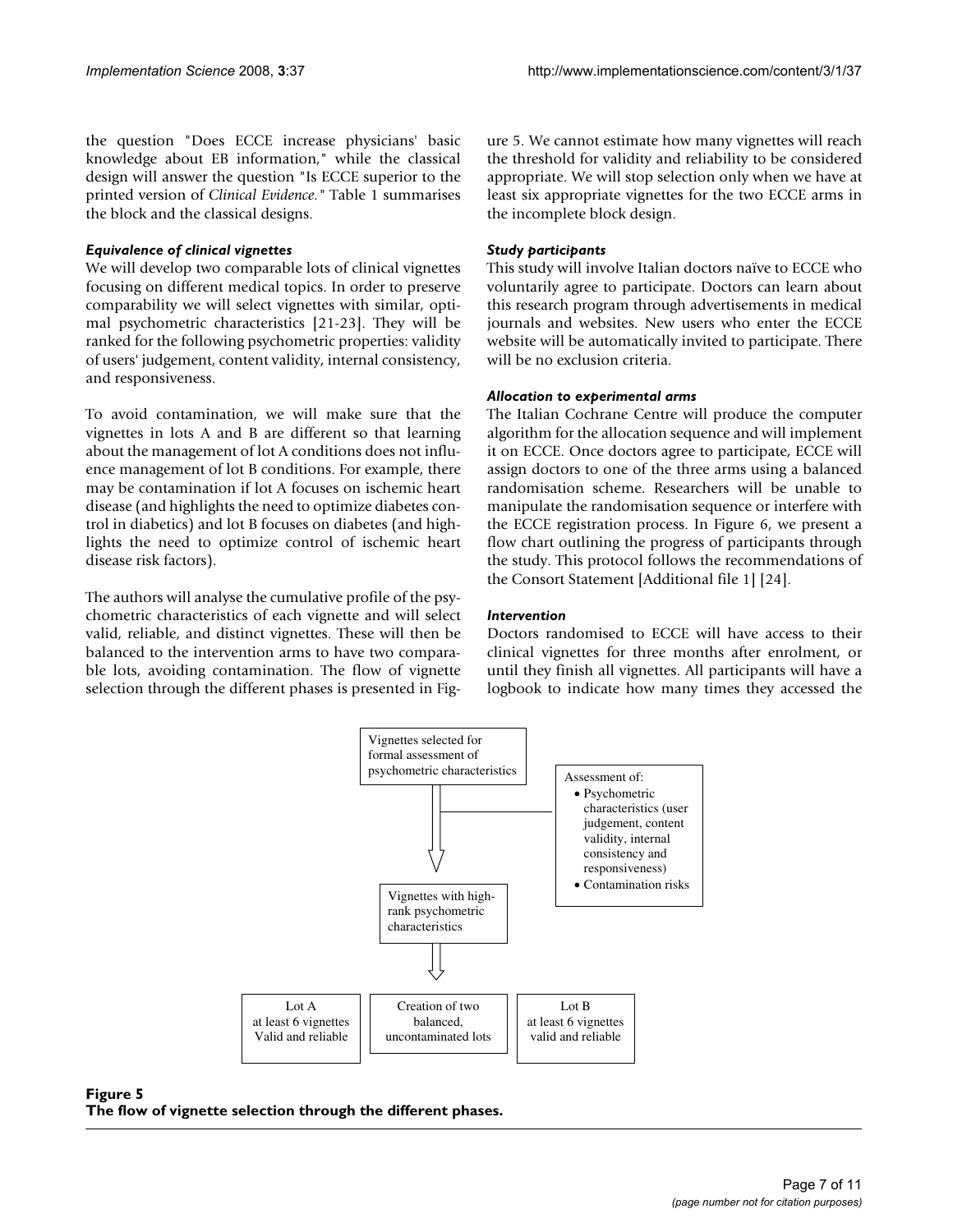

## Figure 6 **The flow of participants through the different trial steps.**

platform and how much time they spent solving clinical vignettes. Doctors randomised to receive a printed copy of *Clinical Evidence* may use it as much as they want over the whole trial period and may have access to the on-line version of *Clinical Evidence*. The ECCE platform will always be inaccessible to them during the intervention period. After the intervention period, a sample of contaminationcontrolled clinical vignettes will be accessible to arm 1 and 2 participants until the end of the trial.

## *Outcomes measures and measurements*

The primary outcome will be basic knowledge of the *Clinical Evidence* contents assessed through the scores from the clinical vignettes. The test will consist of fixed and multiple-choice questions from the selected valid, reliable vignettes and will be administered before (pre-test), immediately after (approximately 16 weeks after enrolment, post-test one), and six months after the intervention (approximately 36 weeks after enrolment, post-test two) (see Figure 6).

To reduce the risk of a test-training effect (practice effects or memory of the first administration will influence posttest performance) at each test section ('pre-test', 'post-test one' and 'post-test two'), we will randomly select two vignettes from lot A and two from lot B to avoid repetition. Therefor, each participant will have only a limited probability (approximately zero) of test/re-testing the same vignette from one assessment to another. The questionnaire will investigate the same *Clinical Evidence* knowledge for intervention and control chapters. This random sampling of outcomes with high psychometric standards will eliminate any interactions between the causal relationship and the classes of outcomes studied or not studied within the same group of vignettes [25]. To prevent participants from guessing which vignettes will be evaluated, we will add a number of "distracter" vignettes to lots A and B. All groups will also rate their satisfaction with the information source and its perceived value for their medical education and clinical practice.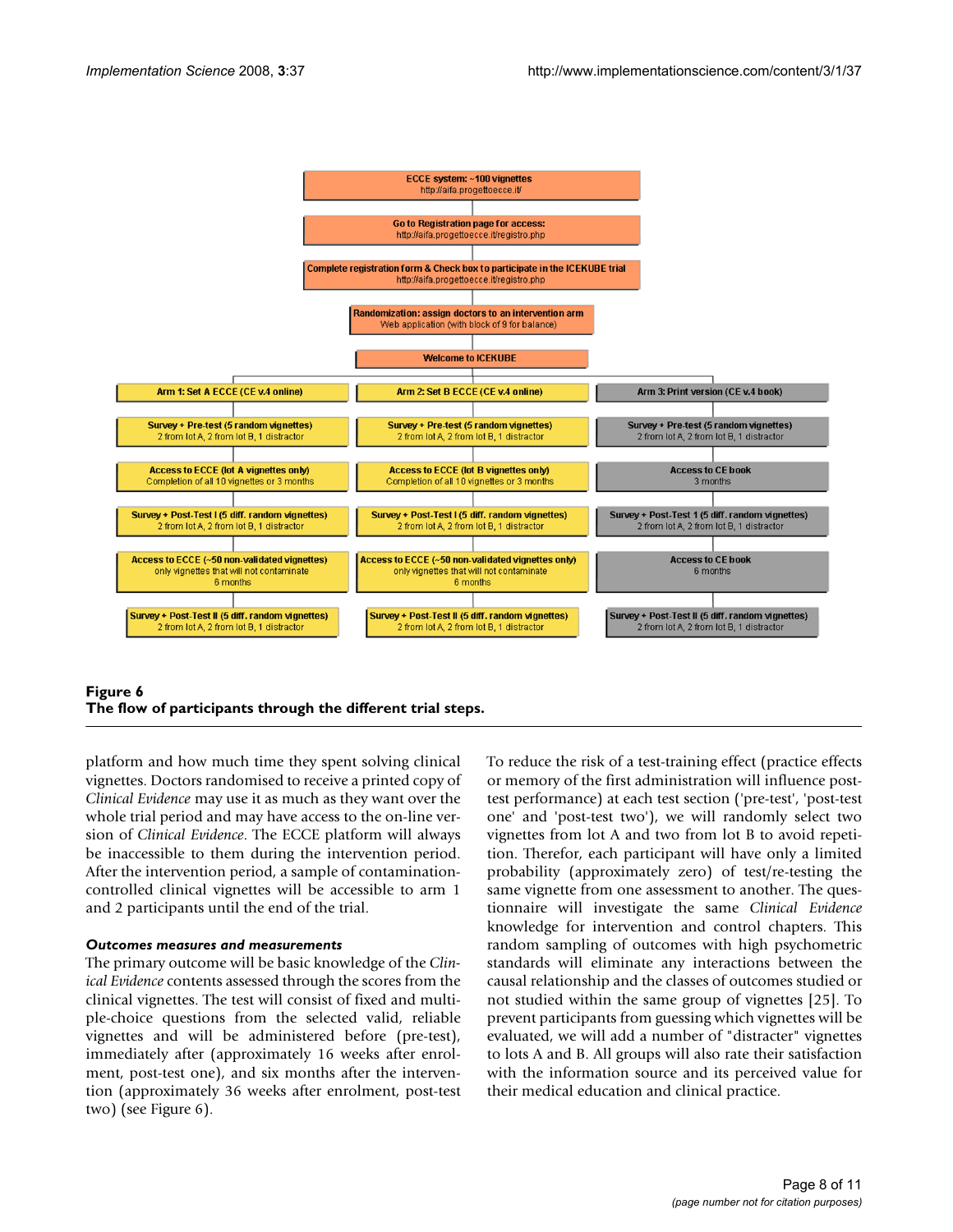#### *Study procedures and data collection*

The three arms will complete a pre-activity demographic survey, the knowledge tests, and surveys of participation at other educational events. There is growing recognition of EBM in Italy and independent educational initiatives to improve general practice are becoming more common. During the trial, this additional education could be an important threat to internal validity. We will record these concurrent educational experiences in our sample and assess their effects in exploratory post hoc analyses.

Data will be collected from all participants using online instruments. The ECCE platform will manage and track all data collection, following up by e-mail the participants after 16 and 36 weeks. Although researchers are not blinded for the trial group allocation, they will not be able to interfere in collection.

The demographic survey will record sex, age, and years of practice; practice characteristics; preferred CME format; computer skills; ease in using the Internet; familiarity with EB information; frequency of attending residential and distant CME activities.

#### *Sample size and calculation of power*

Based on a preliminary examination of test scores, we established that the smallest useful difference for this intervention was a 20% absolute improvement. Based on a preliminary test of 300 doctors, we found that a 28% absolute improvement was due to the intervention. We standardised the absolute improvement across different type of vignettes (five or ten questions). Therefore we calculated our sample size to detect a 0.7 standardized difference in the primary outcome, set the  $\alpha$  error rate at 0.05 (two-sided), and the β error at 0.10 (90% power). This yielded a sample size of 45 practitioners per study arm. If the accrual period is six months, and the maximum follow-up period is six months with a loss during follow-up of 20% at the end of the study, the total number of practitioners to be randomised has been adjusted upwards to 162 (54 per intervention group).

#### *Statistical analyses*

Knowledge test data will be analysed using repeatedmeasure analyses of variance (ANOVA), reporting the partial omega squared (ù2) effect size with corresponding 95% confidence interval. Scores for the knowledge test scale will be subjected totwo-by-three [TO TWO-BY-THREE] repeated-measures ANOVA having: 1) one between-subjects factor (ECCE lot A and ECCE lot B) and one within-subject factor (pre-test, post-test one and posttest two) for the incomplete block design trial; 2) one between-subjects factor (ECCE set and control) and one within-subject factor (pre-test, post-test one and post-test two) for the classical trial. Tests of Sidak-adjusted simple main effects will be used for post-hoc mean comparisons as needed. Orthogonal planned contrasts will be formulated for the knowledge test data to verify knowledge retention. We do not expect the data sets to follow normal distributions and assumptions completely. If this is the case, we will do nonparametric and robust analyses to explore differences in medians or distributional shapes. If nonparametric analysis yields similar interpretations and conclusions, we will focus on the parametric results.

Additional analyses will include examination of the relationship between knowledge test outcomes and potential moderator variables including sex, age, and years of practice, speciality (*e.g*., general internal medicine versus general surgery); preferred CME format; computer skills; ease using the internet; familiarity with and readiness to use EB information; study drop-out; satisfaction with learning experience, and frequency of attending residential and distant CME activities. For these analyses, we will use parametric methods (regression, repeated-measures ANOVA, analyses of covariance (ANCOVA)) and nonparametric methods (Wilcoxon-Mann-Whitney test,  $\chi^2$  test of independence and γ measure of association) as needed, based on the data. Holm's modified Bonferroni corrections will be applied to check experimental error (*e.g*., in exploratory analyses). Analyses will be done based on an intention-to-treat basis, whether or not doctors logged and took credits. We will restrict the explanatory analysis to those doctors who took credits. All the analyses will consider  $p = 0.05$  as significant (two-sided).

SAS version 9.0 statistical software (SAS Institute, Inc, Cary NC) will be used.

#### *Ethical approval*

The study has been approved by the Research Ethics Board Azienda Sanitaria Locale "Città di Milano", Milano (file number 43-06 SO) and the participating institutions (Italian Drug Agency, the Mario Negri Institute for Pharmacological Research and the Italian Cochrane Centre). This study is funded by a grant from the Italian Drug Agency, a government agency that aims to provide credible, impartial advice, and EB information about the effectiveness of drugs. The Italian Drug Agency approved the design and the methods but had no role in its conduct, analysis, interpretation, or reporting, and will not have access to the data. This trial is completely independent from the BMJ Publishing Group, which publishes the original version of *Clinical Evidence*.

#### **Discussion**

This protocol of an incomplete block design randomised control trial aims to determine the effect of a large-scale online educational intervention using vignettes based on *Clinical Evidence*. The educational intervention, ECCE,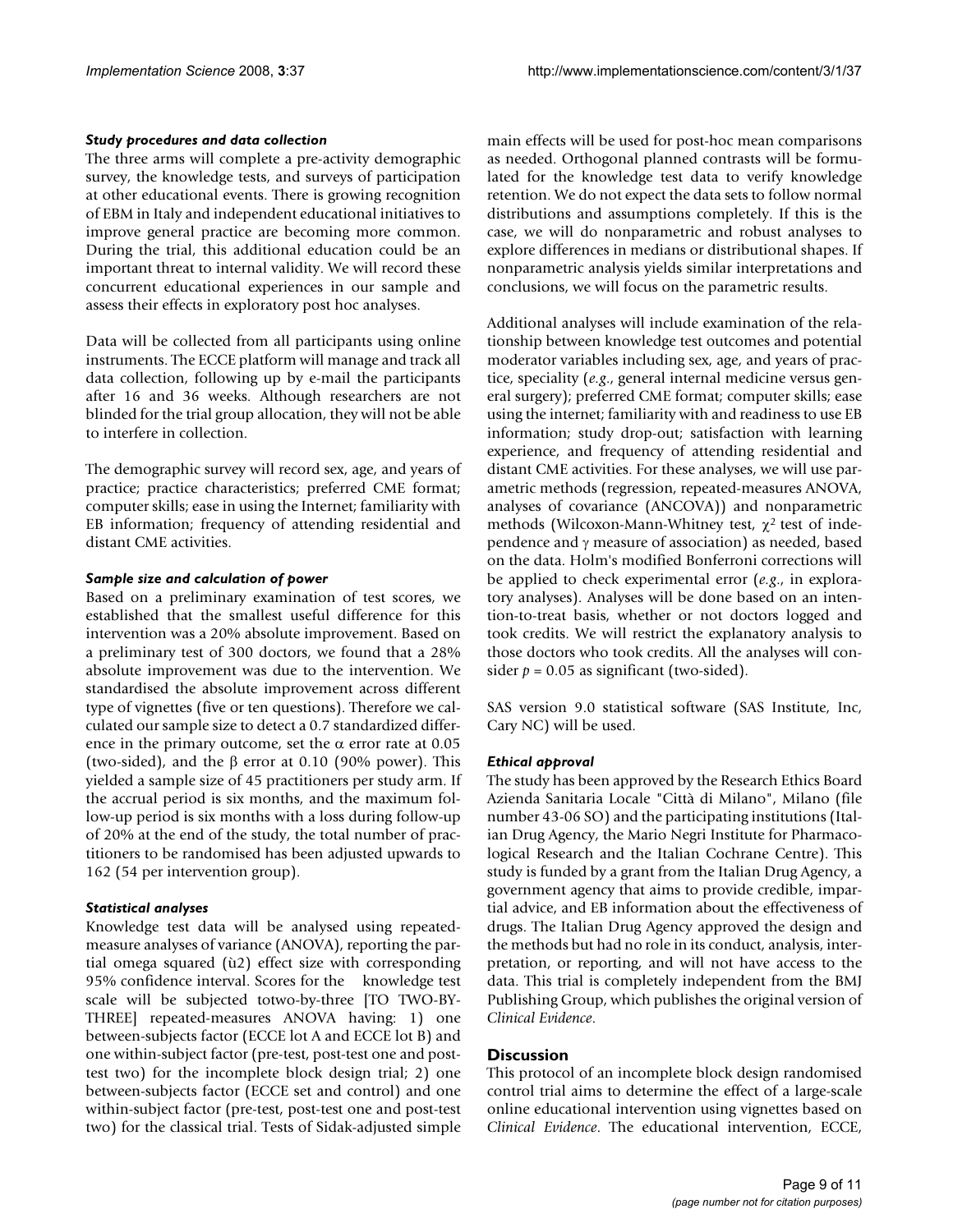comprises of:*Clinical Evidence*, the source of the content; clinical vignettes as the educational model; the e-learning tool as information and test vehicle. Our implementation of these elements may reduce the generalizability of this intervention. In addition, differences in the CME system regulation, the availability CME programmes, and access to EB health care information are likely to increase the differences in many industrialized countries. However, other elements favour the transferability of ECCE: the worldwide diffusion and appreciation of *Clinical Evidence*, including the standardization of its contents and of the clinical vignettes, its basic computer requirements, and the low cost for each credit provided.

A recent randomised controlled trial tested an internetbased CME program compared with a live course [26]. A cholesterol guideline package was delivered in these two ways and the trial assessed the long-term outcomes. Knowledge immediately before and 12 weeks after the intervention was assessed. The percentage of high-risk patients who had appropriate lipid panel screening and pharmacotherapy according to guidelines was documented with chart audits. Both interventions produced similar and significant 12-week knowledge gains. Chart audits indicated high baseline screening rates in all patient groups (93%) with no significant post-intervention change. However, the internet-based intervention was associated with a significant increase in the percentage of high-risk patients treated with drugs according to cholesterol guidelines. Our trial does not consider behavioural outcomes because this would be rather complicated due to the large number and types of diseases considered in each *Clinical Evidence* chapter. It is clearly easier to measure an educational intervention designed to change a single behaviour than one targeting general management of conditions or patients. In particular, without evidence of prior efficacy or knowledge, it may be injudicious and precipitous to consider behavioural outcomes. Indeed, our trial's positive results may reflect physicians' competence more than appropriate clinical practice. The teaching properties of case histories are known [27-29], and in a recent study vignette scores appeared to be highly correlated to physicians' practice in outpatient settings and were a valid overall measure of the care provided [30]. Furthermore, one of the greatest barriers to reading *Clinical Evidence* was boredom. If our intervention is effective, the written case simulation will turn the passive reading into a more interactive experience in which doctors search for the right information for specific situations, increasing their knowledge.

## **Competing interests**

The Italian Cochrane Centre (ICC) was the recipient of grants from the Italian Drug Agency (AIFA) for the translations of Clinical Evidence. Zadig developed and managed the ECCE platform and its contents and AIFA supported these activities. The ICC and Zadig closely collaborated in the two projects. The ICC was the recipient of a grant to design and carry out this trial independently from AIFA and the BMJ Publishing Group. Both the ICC and Zadig have scientific and cultural interests in the success of the dissemination of Clinical Evidence and ECCE and this may have influenced the conduct of this study.

# **Authors' contributions**

LM and IM specified null hypotheses and lead on study design, with contributions from MC, PD, AL, PD and JMG. LM, IM, MC, VS, AC, LC, CD and PD managed clinical vignettes' data and surveys. MC lead the statistical analyses, with contributions from LM, IM and PD. IM, PD, LC and CD managed the clinical vignettes' platform. PD, AL, RS and AA supervised the CME program. LM drafted the paper, with contribution from all authors.

# **Additional material**

#### **Additional file 1**

*CONSORT checklist. CONSORT checklist as provided by investigators to improve the reporting of the RCT.* Click here for file [\[http://www.biomedcentral.com/content/supplementary/1748-](http://www.biomedcentral.com/content/supplementary/1748-5908-3-37-S1.doc) 5908-3-37-S1.doc]

## **Acknowledgements**

Many thanks to Christine Costantino and Sabrina Bidoli that provided support and constructive criticism during the preparation of this study. **Funding/support:** Italian Drug Agency (AIFA). Lorenzo Moja is funded by the Monzino Foundation and the Mario Negri Institute. Jeremy Grimshaw holds a Canada Research Chair in Health Knowledge Transfer and Uptake.

#### **References**

- Peck C, McCall M, McLaren B, Rotem T: **[Continuing medical edu](http://www.ncbi.nlm.nih.gov/entrez/query.fcgi?cmd=Retrieve&db=PubMed&dopt=Abstract&list_uids=10669451)[cation and continuing professional development: interna](http://www.ncbi.nlm.nih.gov/entrez/query.fcgi?cmd=Retrieve&db=PubMed&dopt=Abstract&list_uids=10669451)[tional comparisons.](http://www.ncbi.nlm.nih.gov/entrez/query.fcgi?cmd=Retrieve&db=PubMed&dopt=Abstract&list_uids=10669451)** *Bmj* 2000, **320:**432-435.
- 2. Epstein RM, Hundert EM: **[Defining and assessing professional](http://www.ncbi.nlm.nih.gov/entrez/query.fcgi?cmd=Retrieve&db=PubMed&dopt=Abstract&list_uids=11779266) [competence.](http://www.ncbi.nlm.nih.gov/entrez/query.fcgi?cmd=Retrieve&db=PubMed&dopt=Abstract&list_uids=11779266)** *Jama* 2002, **287:**226-235.
- 3. **Ministero della Salute. Il programma nazionale di Educazione Continua in Medicina** *Roma* 2007 [[http://ecm.sanita.it/presen](http://ecm.sanita.it/presentazione/programma.htm) [tazione/programma.htm\]](http://ecm.sanita.it/presentazione/programma.htm). **(Accessed 5 March 2007).**
- 4. Linetti M: **Il programma ECM: risultati raggiunti e risultati attesi.** *Monitor* 2005:14.
- 5. Formoso G, Moja L, Nonino F, Dri P, Addis A, Martini N, Liberati A: **[Clinical Evidence: a useful tool for promoting evidence](http://www.ncbi.nlm.nih.gov/entrez/query.fcgi?cmd=Retrieve&db=PubMed&dopt=Abstract&list_uids=14693035)[based practice?](http://www.ncbi.nlm.nih.gov/entrez/query.fcgi?cmd=Retrieve&db=PubMed&dopt=Abstract&list_uids=14693035)** *BMC Health Serv Res* 2003, **3:**24.
- 6. Velo G, Bassi M, Apolone G, Rossi M, Buscone N, Scarpino V, Rizzini P: **Informazione scientifica sul farmaco: risultati di un indagine pilota su un campione di medici di medicina generale.** *Economia politica & del farmaco* 2006, **7:**13-19.
- 7. Moja L, Moschetti I, Liberati A, Manfrini R, Deligant C, Satolli R, Addis A, Martini N, Dri P: **[Using Clinical Evidence in a national con](http://www.ncbi.nlm.nih.gov/entrez/query.fcgi?cmd=Retrieve&db=PubMed&dopt=Abstract&list_uids=17518512)[tinuing medical education program in Italy.](http://www.ncbi.nlm.nih.gov/entrez/query.fcgi?cmd=Retrieve&db=PubMed&dopt=Abstract&list_uids=17518512)** *PLoS Med* 2007, **4(5):**e113.
- 8. Miller GE: **[The assessment of clinical skills/competence/per](http://www.ncbi.nlm.nih.gov/entrez/query.fcgi?cmd=Retrieve&db=PubMed&dopt=Abstract&list_uids=2400509)[formance.](http://www.ncbi.nlm.nih.gov/entrez/query.fcgi?cmd=Retrieve&db=PubMed&dopt=Abstract&list_uids=2400509)** *Acad Med* 1990, **65:**S63-67.
- 9. Rethans JJ, Norcini JJ, Baron-Maldonado M, Blackmore D, Jolly BC, LaDuca T, Lew S, Page GG, Southgate LH: **[The relationship](http://www.ncbi.nlm.nih.gov/entrez/query.fcgi?cmd=Retrieve&db=PubMed&dopt=Abstract&list_uids=12390456)**